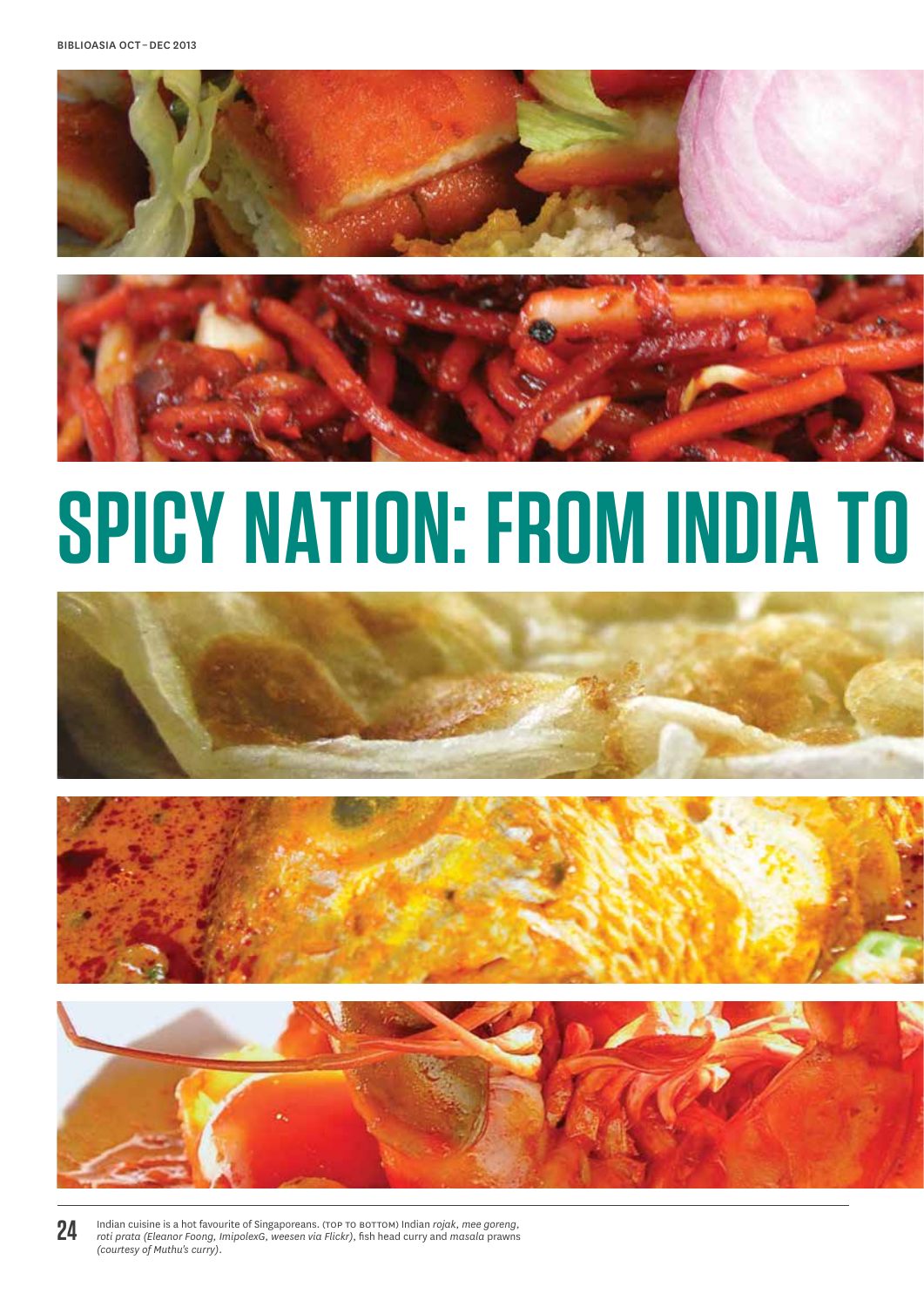



From fish head curry to Indian *rojak*, Indian food in Singapore has evolved over time, drawing influences from the various local cultures, and finding its place in the hearts of Singaporeans.

## **SINGAPORE**







**Malarvele Ilangovan** is a Senior Librarian at the Resource Discovery and Management Division of the National Library Board. She has written three children's books. Her research article, "Library provision to the Tamil community in Singapore" (co-authored with Dr Susan Higgins), was published in LIBRES in 2003.

"The discovery of a new dish does more for the happiness of man than the discovery of a star." — Jean Anthelme Brillat-Savarin

Indian cuisine is one of the most diverse in the world. India's rich culinary heritage is closely linked with its ancient culture, traditions and mosaic of religious beliefs. Each region in India, despite using almost the same basic spices and herbs, employs a range of cooking techniques to produce unique and tantalising dishes found nowhere else in the world.

#### A Spice for Every Need

Spices are the heart and soul of Indian cuisine; the use of spices has been an ancient tradition "recorded in Sanskrit texts 3,000 years ago."1 The secret of Indian cuisine lies in the artful combination of spices, finding the right balance of each spice and tempering them skilfully in order to give each dish its distinct full-bodied flavour and aroma.

Spices are also believed to have medicinal properties. India's ancient Ayurvedic medicine offers a "holistic form of healing"2 that lists the five basic tastes: sweet, sour, salty, pungent and bitter. Spices such as asafoetida, anise, cinnamon, cumin, turmeric, clove, fennel, cardamom, nutmeg, fenugreek seeds, mustard seeds, saffron, coriander, curry leaves, bay leaves along with chilli, ginger, onion and garlic (many of which are grown in India) are commonly used to relieve indigestion, infections, the common cold, arthritic pains, and even to keep cholesterol levels in check and protect against heart disease. Spices are so important to India that a dedicated Spices Board was established in 1986 with 32 members and its headquarters in Cochin, Kerala.<sup>3</sup>

Apart from using spices individually, *masala*, basically a mix of spices, is used to add flavour even to the simplest of dishes.4 *Masala* comes in various combi-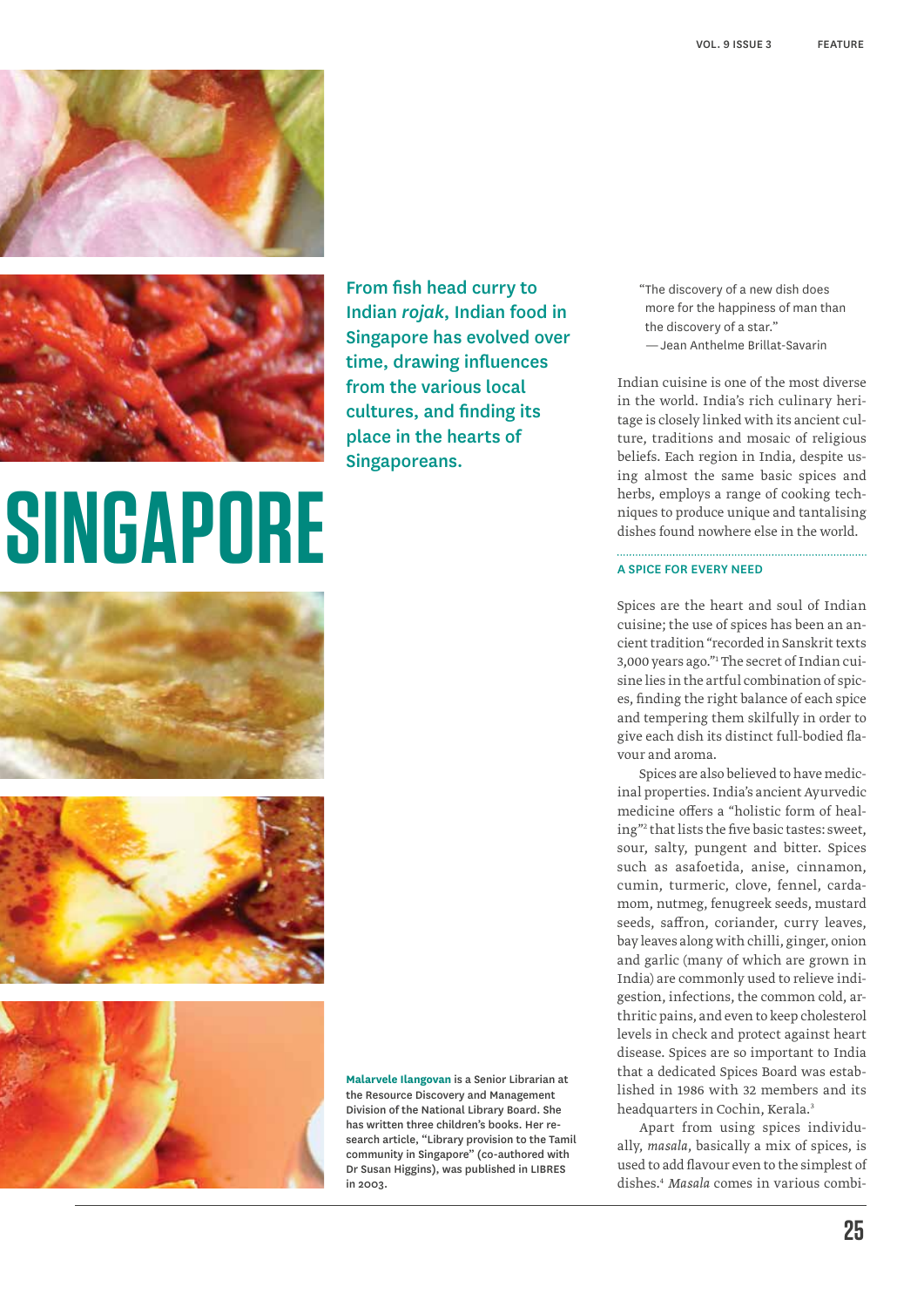nations, from dry mixtures to wet pastes, from the more common North Indian *garam masala* — typically a mix of peppercorns, cumin, clove, cinnamon and cardamom pods—to a fiery South Indian coconut-based *masala*. These *masala* concoctions can range in taste from mild to searingly hot.

## Curry, Curry Leaves and Curry Powder



*Native to India and Sri Lanka, the curry leaf is an important herb in South Indian cooking. This small, fragrant and dark green leaf has a distinctive peppery flavour that adds robustness to any dish. Curry leaves are chopped or used whole and added to hot oil for tempering, and used as garnishes in salads, curries, marinades and soups to improve the taste. As observed by Wendy Hutton in* Singapore Food*, the Indians say there is "no substitute for these small, dark green leaves from the*  karuvapillai *tree." The use of curry leaves is even mentioned in early Tamil literature dating back to the 1st to 4th century CE.*

*Intriguingly, what we commonly understand as "curry" originates from a Tamil word for spiced sauces. More specifically, it refers to "a mixture of spices including cumin, coriander, turmeric, fennel, fenugreek, cloves, cinnamon, cardamom and often garlic, with chilli [as the] the dominant spice." Curry powder is actually something that the British created for commercial reasons and in fact never existed in India until the 18th century. A curry could have plenty of gravy from the use of coconut milk, yoghurt or pulverised*  dhal*, or legumes to thin out the spice mixture. Dry curries, on the other hand, tend to be more intense in flavour as most of the liquid used in their preparation has been allowed to evaporate.*

#### North Indian delights

Although influenced by different religions and traditions, as well as varying regional climates, India's culinary delights can generally be categorised into northern and southern cuisines.

The Moghuls who ruled northern India for 300 years were Muslims, and this region has many Indian restaurants that do not serve pork. The Moghuls introduced the Persian style of cooking to Indian cuisine, which is why North Indian food is milder and less restrained in its use of spices. Mughali dishes, such as creamy *korma* curries and fragrant rice dishes like *briyani* and *pulao* use exotic spices, and dried fruits and nuts.<sup>5</sup> It is in also in the north, at the Himalayan foothills of Jammu and Kashmir and Dera Dun, where basmati rice, the long grain rice also called the "the king of rice", is grown.6 This aromatic rice is used in the cooking of *briyani* and complements most Indian food.

Another popular dish in North India is *tandoori* chicken, traditionally cooked in a *tandoor* (clay oven). It is simply prepared with yogurt and spices yet this tantalising dish is a favourite with many diners. A popular Kashmiri dish, *roghan josh* is lamb marinated in yogurt and spices. *Mishani* is a seven-course lamb dish that is widely served in Kashmiri weddings and it is an item most sought after in wedding menus.

Punjab, also known as the breadbox of India, is famous for its assortment of leavened and unleavened bread, such as *naan*, *chapati* bread, and *tandoori rotis*. Interestingly, it was the Moghuls from Persia who introduced *naan* ("bread" in Persian) to northern India.

#### Fiery South Indian food

The time-honoured food traditions of South India continue till this day and it is not unusual to see South Indians sitting cross-legged on a floor mat eating off a stainless steel plate (*thali*) or a fresh banana leaf. South Indian dishes are often spicier than their North Indian counterparts, and often include coconut (used to make chutneys and curries) and rice, which is a staple food in the south. South Indian dishes do not use as much ghee (clarified butter) and yoghurt as North Indian ones. Many spices, such as fenugreek, dried red chillies, mustard seeds and peppercorn, used in South Indian cooking lend the cuisine its fiery reputation. Common South Indian dishes include *dosa* or *thosai* (crispy savoury pancakes), *idli* (steamed rice cakes), *sambhar* (lentil curry) and *vadai* (fritters).

Indian Sweets



Whether in the north or south, sweets, most of which are highly calorific and contain lashings of sugar and ghee, are traditionally served after meals. *Payasam* (in Tamil) or *kheer* (in Hindi), made of rice or wheat vermicelli, is commonly eaten during festive occasions and weddings. The *payasam* served at Ambalappuzha Temple (see text box) in Kerala is especially famous among Hindu devotees.7 Other traditional Indian sweets include *gulab jamun*, *mysore pak*, *halwa* and *laddoo*. *Gulab jamun* are little balls of milk powder and plain flour deep fried and drenched in sugary syrup, and usually served at North Indian weddings. *Mysore pak*—made of ghee, gram flour and sugar—hails from Mysore, in the southern state of Karnataka. It is often referred to as a royal sweet as it was concocted in the kitchen of Mysore Palace for the king. There are several variations of *halwa* with either semolina, wheat flour, mung bean or carrot as its base while *laddoo* are bright orange ball-shaped confections offered as a *prasad* (gift) to guests at weddings and religious occasions.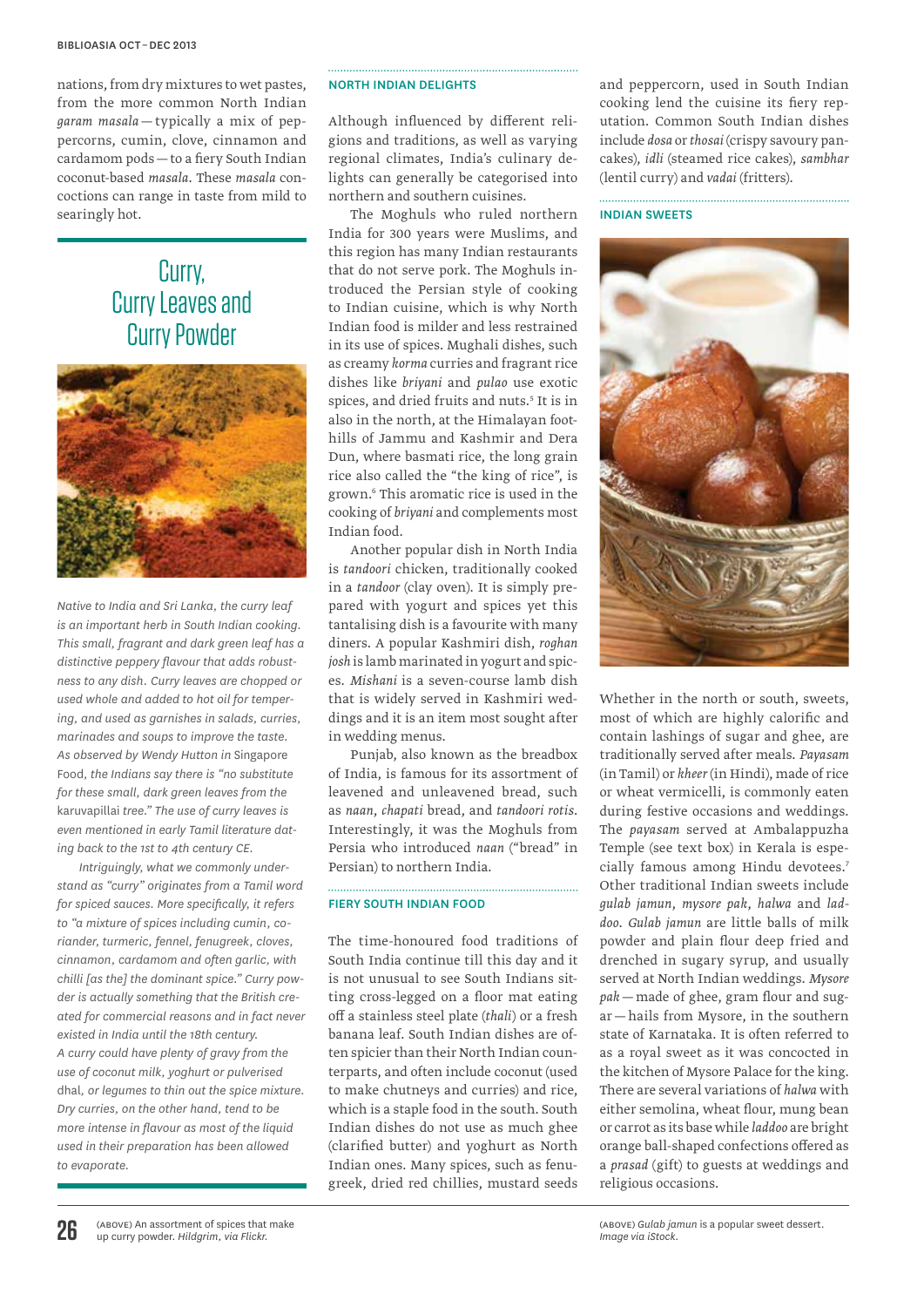#### The origins of vegetarianism

The roots of vegetarianism in India can be traced to religions such as Buddhism, Jainism and Hinduism. Many consider "Indian cuisine … to be the cradle of vegetarian culinary art."8 Gujeratis, who are mostly vegetarian, have perfected the art of vegetarian cooking. Using the simplest ingredients, they transform the most basic dishes into mouthwatering delicacies. Typically, a Gujerati meal begins with cumin-spiked buttermilk, followed by hot fluffy *roti* (unleavened bread), accompanied by a variety of lentils, vegetables, curds and pickles.

The South Indians also offer an astonishing variety of vegetarian dishes. Both Karnataka and Tamil Nadu have a "strong vegetarian bent to their cuisine."9 In Kerala, during an ancient harvest festival called the Onam festival, as many as 24 vegetarian dishes are served at just one sitting. Indian cooks take great pride in creating exciting vegetarian dishes out of exotic greens like snake gourd, ridge gourd and the pod-like drumstick or *murungakai* in Tamil, as well as more prosaic leafy vegetables, lentils, dried beans of all kinds, and unripened jackfruit and plantains.

#### Indian vegetarian restaurants

Multicultural Singapore is a paradise for food. Among the many local cuisines available here, Indian food is one of the favourites. The early Tamil immi-

## A Legendary Dessert

*According to Hindu legend, Lord Krishna transformed into an old sage one day and challenged the arrogant king of the region of Kerala to a chess game. The wager for the game was rice. Eventually, the king lost the game as well as his kingdom's precious rice reserves. Lord Krishna revealed his true identity and told the king that instead of giving him his rice, he should instead serve*  payasam*— a dessert porridge made of rice, ghee, milk and brown sugar, and garnished with raisins and cashew nuts — to pilgrims who visited the Ambalappuzha Temple in Kerala. At many Indian vegetarian restaurants today, a variation of* payasam *made of broken bits of wheat vermicelli instead of rice is served as a sweet ending to the meal.*



grants opened their first Indian vegetarian eatery, Ananda Bhavan Vegetarian Restaurant, in 1924 along Selegie Road to satiate the appetites of homesick Indians. Known as the "most authentic old world restaurant,"10 the original Selegie Road outlet has since closed but there are five branches, the largest of which is located along Serangoon Road. Its signature dishes cover a wide range of traditional dishes such as *thosai*, *idli*, *chapati* (bread made from whole wheat flour) and *puri* (deep fried bread).

Komala Vilas, another vegetarian restaurant, opened in 1934, and has been proclaimed by some as the most popular vegetarian restaurant in Singapore. The restaurant owner, Mr Gunasekaran, says the reason why Komala Vilas has remained popular is because it has successfully retained its traditional flavours all these years without any compromise. His late father Mr Rajoo, whose hometown is in Thanjaur (renowned for its good food) in Tamil Nadu, South India, was the founder of Komala Vilas. "Komala" was the name of his boss's wife and "vilas" means home. So Komala Vilas means a home for good Indian vegetarian food.

Komala Vilas' speciality is the *masala thosai*; so popular that even non-Indians love it. It is a crisp, savoury, thin pancake eaten with potatoes spiced with *masala*. Other accompaniments include *sambhar* (lentil curry) and coconut chutney. The restaurant hardly advertises and it has been through word of mouth that Komala Vilas has expanded to three locations and is now a household name in Singapore.

When Mr Gunasekaran noticed more and more people ordering *masala thosai*, he added more varieties. The menu has since expanded from simple *thosai* to other South Indian dishes like, *idli*, variations of *thosai* (crisp thin Indian pancake), *rava thosai*, (*thosai* made with semolina flour) pepper *thosai*, *utthappam*, (thick pancake)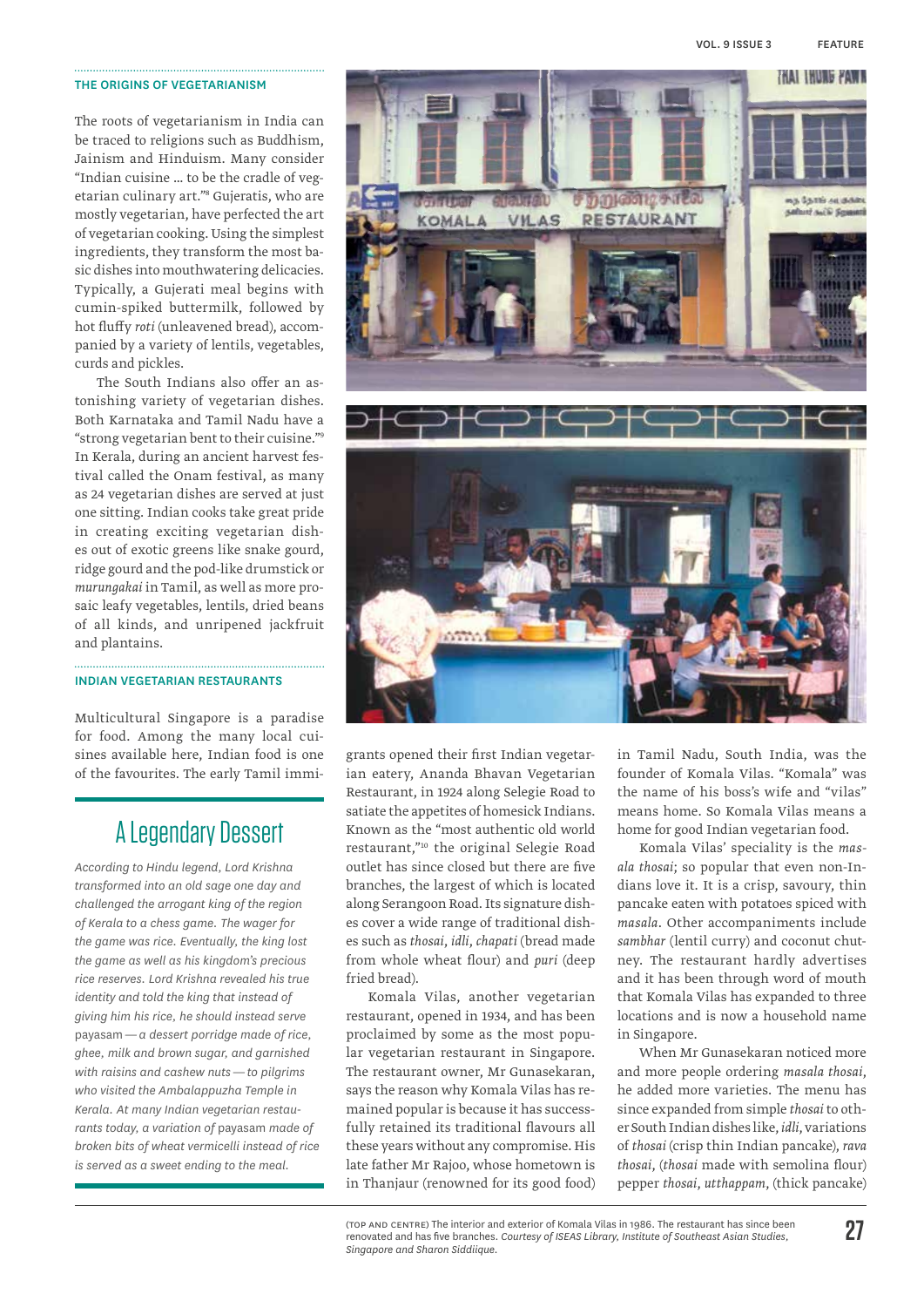*vadai* (a savoury snack made from dal, lentil or gram flour and deep fried), as well as North Indian meals with an assortment of chutneys. Its subsidiary, Komalas, run by Mr Gunasekaran's brother, employs a fast food concept to vegetarian food.

#### Singaporean Indian fare

Some of the most renowned Indian restaurants in Singapore are Samy's Curry, which opened in the 1950s, Muthu's Curry in 1969 and Banana Leaf Apolo in 1974. These three restaurants are known in particular for their mouthwatering and eye-poppingly hot fish head curry. Few people are aware that fish head curry is actually a Singaporean concoction. Eating the fish head is not something common among ethnic Indians, as only those who could not afford to buy the whole fish would eat the head. On the other hand, the Chinese had long ago discovered the delectable sweetness of the flesh from the head and cheeks of a fish; the Teochews for instance eat steamed fish head with ginger and pickled vegetables. Enterprising Indian restaurateurs must have noticed this peculiar habit and decided to experiment cooking fish head with curry spices instead, leading to the birth of this fusion dish.11 No one could have imagined its popularity.

The genesis of fish head curry can be traced to an Indian migrant, Mr M.J.

Gomez, who originally came from Kerala. He "began humbly with an eating shop in Mt Sophia which was, back in 1952, a relatively quiet little suburban backwater behind the Cathay cinema. The most famous dish, prepared by Gomez, was fish head curry, a culinary delight reputedly unknown in Singapore before his arrival."12 Mr Gomez used the huge heads of *ikan merah* and grouper in a piping hot and spicy curry dish complemented by chunks of eggplant and lady's fingers, and flavoured with onions, garlic, ginger, turmeric, chilli and curry leaves. Fish head aficionados know that the tastiest part of the fish head are the fleshy pockets at the side of the head, where the meat is the sweetest and most textured.<sup>13</sup>

The Gomez eatery eventually closed, but with the opening of Muthu's Curry in 1969, the fish head curry craze was revived. From a small coffee shop in Klang Road, the restaurant now has three outlets at Race Course Road, Suntec City and Dempsey Road. Today, fish head curry is one of Singapore's most iconic foods. This single dish from Muthu's Curry has won numerous accolades such as "Best Local Dish" by the Singapore Tourism Board, "Best Fish Head Curry" by *Makansutra*  and "Best Local Food—Fish Head Curry" by *Singapore Tatler* from 2010 to 2013.14

*Nasi briyani* is another favourite Indian dish in Singapore. Islamic Restaurant along North Bridge Road is

one of the oldest culinary institutions in Singapore, started by the late Mr M. Abdul Rahman in 1921. Prior to the opening of his restaurant, he had been the "head chef for the Alsagoffs" serving the renowned *briyani* to foreign guests of this prominent Arab family in Singapore. This dish eventually became the signature dish for Islamic Restaurant. Patronised by many of Singapore's leaders such as former presidents Yusoff Ishak and S.R. Nathan, Islamic Restaurant is still a favourite haunt of foreign politicians like Malaysia's Prime Minister Najib Razak."15

Another example of a hybrid Indian dish is *mee goreng*, which is yellow wheat noodles fried with chillies, potato cubes, bean sprouts, tomato ketchup and spices. It may have been adapted from Chinese fried noodles, *char kway teow*, to suit the Indian palate. The Tamil-Muslim Chulia community originally from Madras (present-day Chennai) popularised the dish, and this is why it is associated with the Indian-Muslim community in Singapore.16 Indian *rojak* is another "fusion" food unique to Singapore (in Malaysia it is referred to as *pasembor*). Apparently, the Tamil-Muslims who came from Thakkali in Tamil Nadu were inspired by *mee siam* gravy and decided to adapt it by using mashed sweet potatoes as a thickener. This spicy and sweet gravy is served as a dipping sauce for deep-fried chunks of tofu, potatoes, tem-